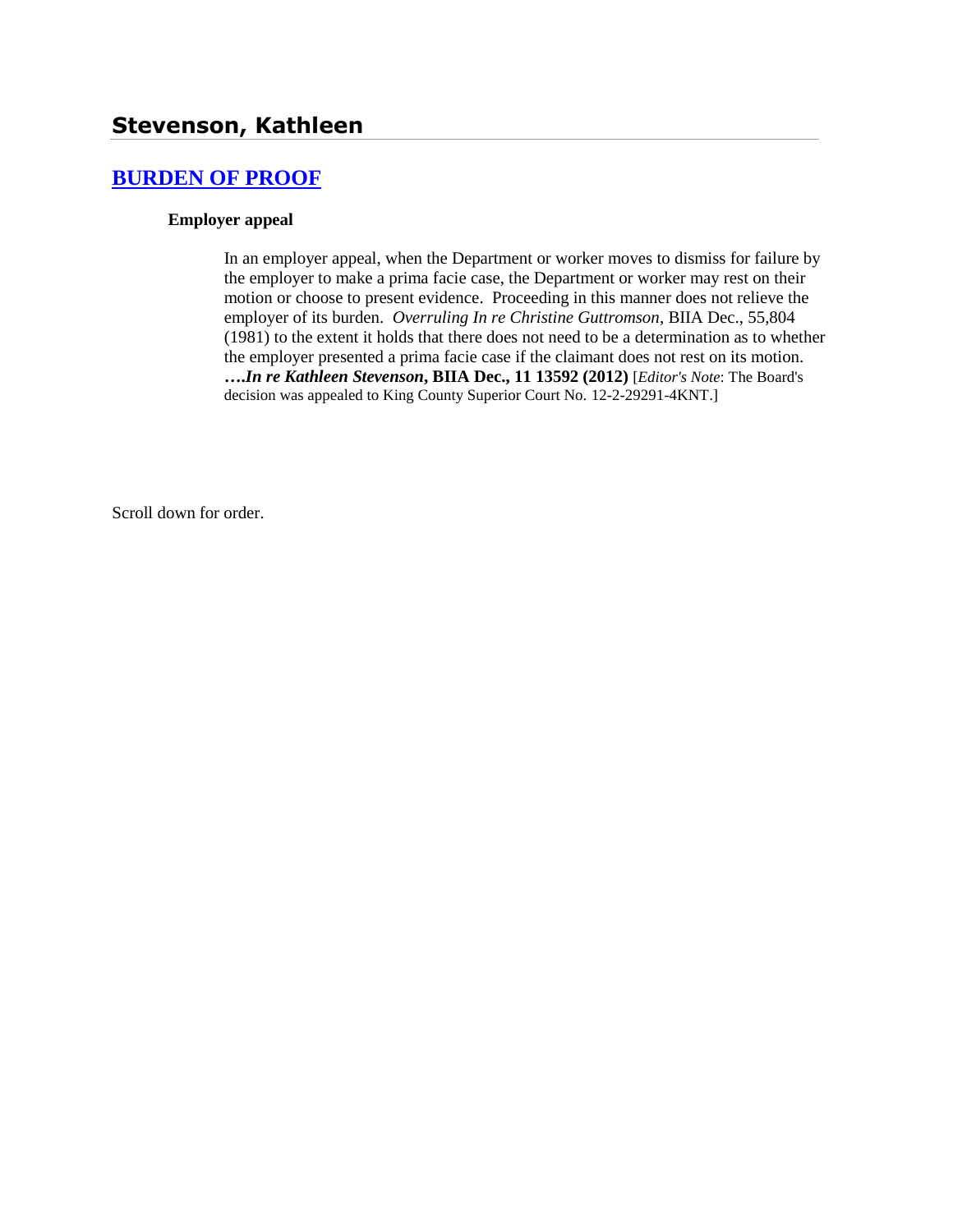## **BEFORE THE BOARD OF INDUSTRIAL INSURANCE APPEALS STATE OF WASHINGTON**

**)**

**IN RE: KATHLEEN STEVENSON ) DOCKET NO. 11 13592**

**CLAIM NO. AJ-50191 ) DECISION AND ORDER**

APPEARANCES:

1

2

3 4

5

6

18

Claimant, Kathleen Stevenson, by Law Offices of James Rolland, P.S., per Elijah M. Forde

7 8 9 Employer, Contemporary Home Services, Inc., by AMS Law, P.C., per Aaron K. Owada

10 11 12 Department of Labor and Industries, by The Office of the Attorney General, per Christine J. Kilduff, Assistant

13 14 15 16 17 The employer, Contemporary Home Services, Inc., filed an appeal with the Board of Industrial Insurance Appeals on April 4, 2011, from an order of the Department of Labor and Industries dated March 16, 2011. In this order, the Department affirmed an order dated February 10, 2011, in which it reopened the claim effective December 13, 2010. The appeal is **DISMISSED**.

## **DECISION**

19 20 21 22 As provided by RCW 51.52.104 and RCW 51.52.106, this matter is before the Board for review and decision. The employer filed a timely Petition for Review of a Proposed Decision and Order issued on May 8, 2012, in which the industrial appeals judge dismissed the appeal. The Department filed a Response to the Employer's Petition for Review on July 13, 2012.

23 24 25 26 The Board has reviewed the evidentiary rulings in the record of proceedings and finds that no prejudicial error was committed. The rulings are affirmed. The evidence presented by the parties is adequately set forth in the Proposed Decision and Order and will not be repeated in detail here.

27 28 29 While we have reached the same practical result as the Proposed Decision and Order, review is required to address the inconsistency of the decision and a prior significant decision, *In re Christine Guttromson*, BIIA Dec., 55,804 (1981).

30 31 When not in conflict with our rules and the Industrial Insurance Act, the civil rules of superior court shall be followed by the Board. *See,* WAC 263-12-125 and RCW 51.52.140. After an

32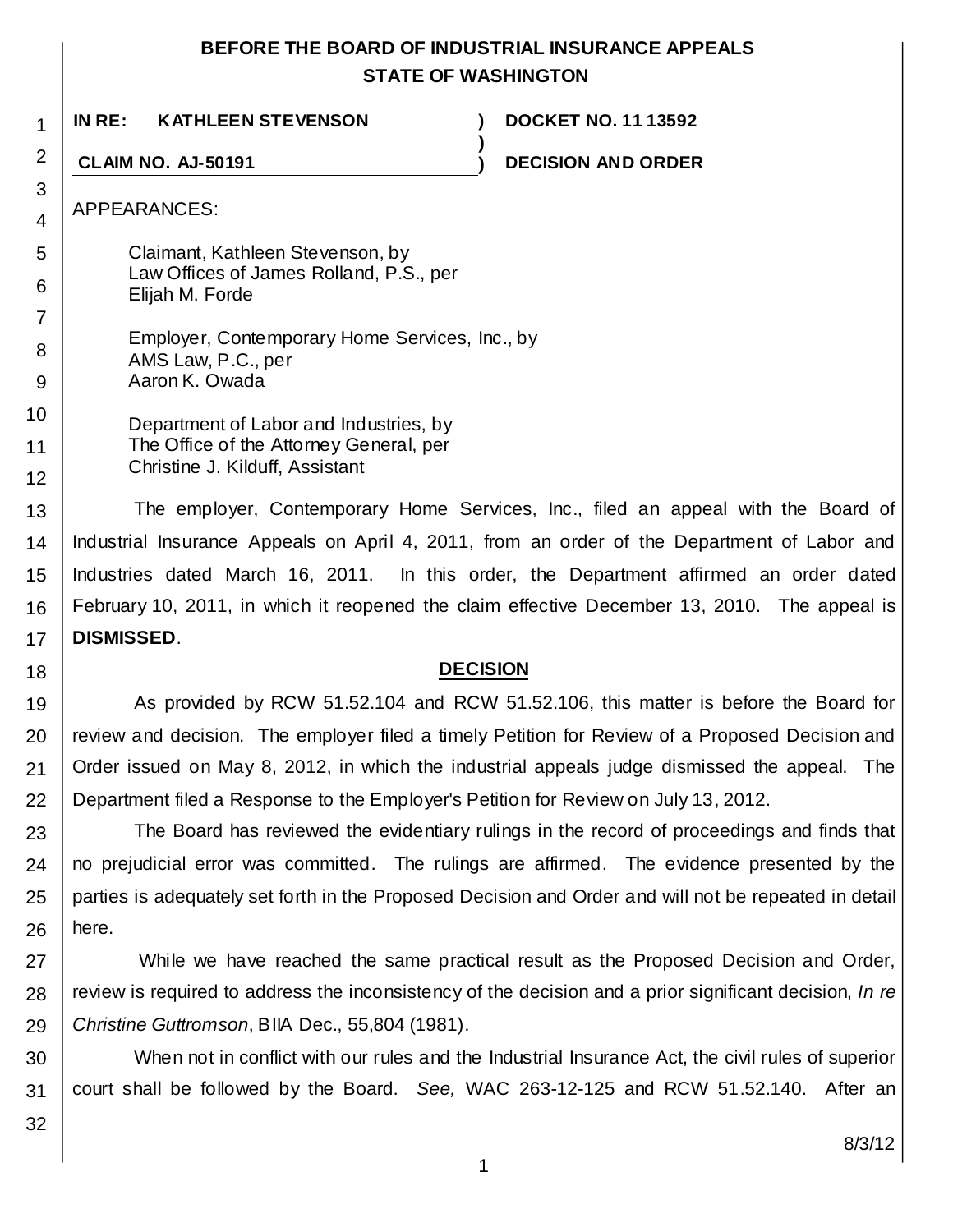1 2 3 4 appealing party has presented its evidence, a non-appealing party may move for dismissal for failure to demonstrate a right to relief, without waiving the right to present evidence if the motion is denied. The court may rule on the motion at the time it is made, or after presentation of all evidence. *See* CR 41(3).

5

6

7

8

9

10

11

12

As the appealing party, the employer has the initial burden of presenting evidence which establishes a prima facie case for the relief sought. RCW 51.52.050. Upon presentation of a prima facie case, the burden shifts to the claimant to prove entitlement to benefits. *See*, *Olympia Brewing Co. v. Department of Labor & Indus.*, 34 Wn.2d 498 (1949).

In *Guttromson*, we stated:

[i]f the claimant had elected to rest on a motion to dismiss for failure to present a prima facie case following completion of the employer's case, the Board would be faced with determining whether or not the employer had met its burden under the statute and rules. However, in this instance, the claimant elected to present testimony and a consequence of this election is that the claimant then has the burden of establishing the correctness of the Department's order by a preponderance of the evidence.

*Guttromson* at 2.

The employer has construed this statement to mean that if the claimant does not rest on a motion to dismiss, and presents any evidence, we need not determine whether the employer presented a prima facie case. The employer asserts the burden then shifts to the claimant to prove entitlement to benefits based on a preponderance of evidence.

We granted review to clarify the impact of the claimant's presentation of evidence. *Guttromson* is overruled to the extent it holds that there does not need to a be a determination as to whether the employer presented a prima facie case if the claimant does not rest on a motion to dismiss.

As the appealing party, the employer has the burden to present a prima facie case for relief sought. The burden does not shift to the claimant until the employer has met its initial burden. The claimant or Department may move to dismiss the appeal and choose to present its case-in-chief, rather than rest on its motion. Proceeding in this manner does not relieve the employer of its burden.

If the claimant or Department moves to dismiss the appeal for failure to present a prima facie case, but also presents evidence, we must first determine whether the employer presented a prima facie case. If the employer has not presented a prima facie case for relief sought, the appeal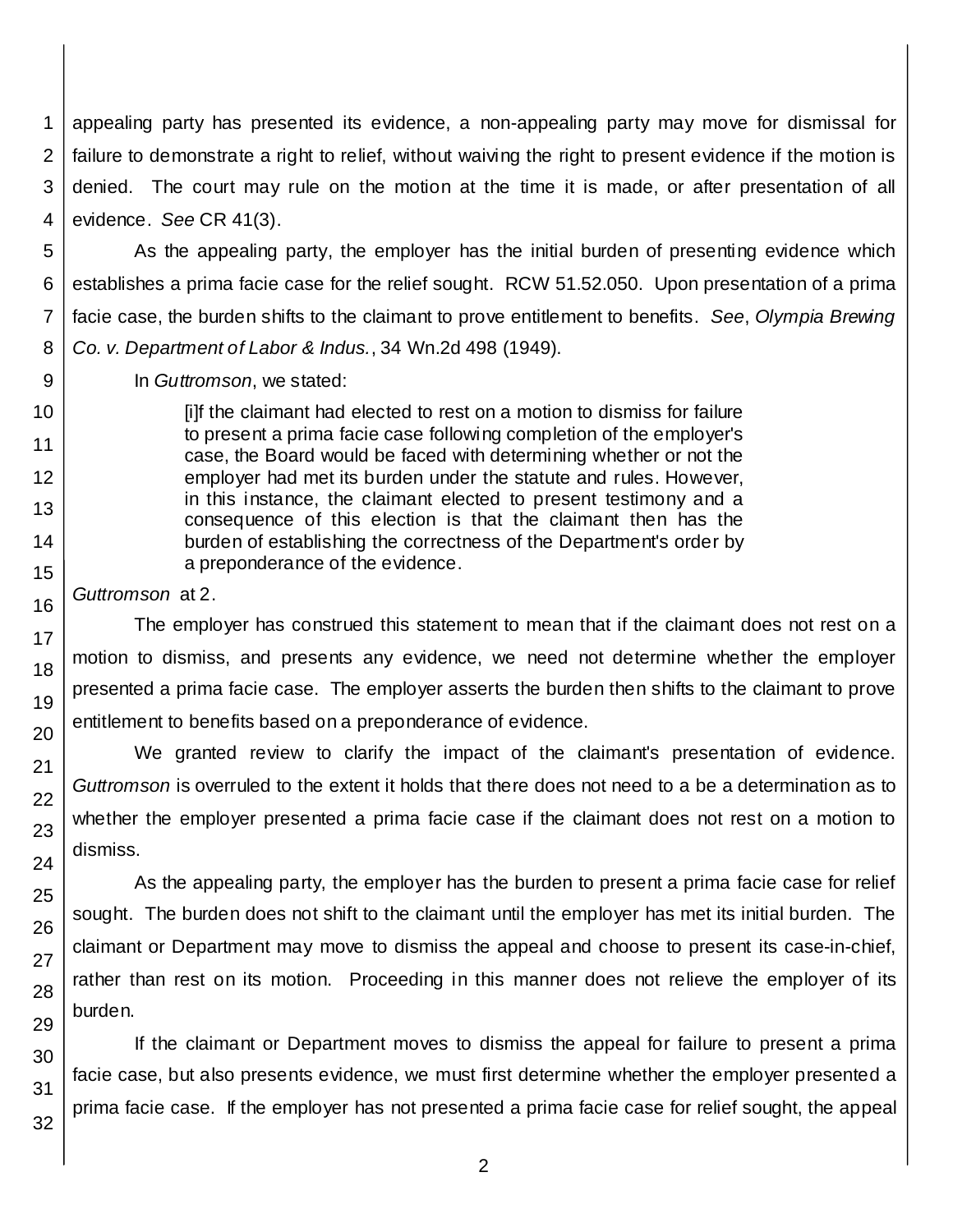1 2 3 will be dismissed. If the employer has presented a prima facie case for relief sought, the burden shifts to the claimant to prove, by a preponderance of evidence, entitlement to the benefits and correctness of the Department order.

4 5 6 7 8 9 10 In the present case, the relief sought in the employer's Notice of Appeal was a reversal of the Department's order dated March 16, 2011, in which the Department affirmed an order dated February 10, 2011, that reopened the claim. Therefore, the employer was required to present a prima facie case that Ms. Stevenson's condition proximately caused by the industrial injury did not objectively worsen between December 31, 2008, and March 16, 2011. RCW 51.32.160. The employer rested its case after the presentation of the testimony of Shawna Waubanascum, Kellie Kircher, and Ruth Bishop, M.D.

11 12 13 14 15 16 17 Dr. Bishop was the only witness to provide necessary medical testimony, however she did not provide an opinion as to whether the Ms. Stevenson's condition objectively worsened between the two terminal dates. Dr. Bishop was never asked whether Ms. Stevenson's condition objectively worsened. Dr. Bishop had one visit with Ms. Stevenson on December 17, 2008. This visit allowed Dr. Bishop to provide an opinion as to Ms. Stevenson's status as of the first terminal date, December 30, 2008. Ms. Stevenson was at maximum medical improvement, and did not have permanent impairment or work restrictions due to her industrial injury, as of December 17, 2008.

18 19 20 21 22 23 24 25 26 The employer argued that if Ms. Stevenson's condition worsened, she had subsequent injuries which were superseding, intervening acts which caused this worsening. Specifically, the employer argued Ms. Stevenson's riding of ATVs and slip and fall with a new employer were new injuries. Dr. Bishop opined these new incidents **could** have caused a knee injury. However, because Dr. Bishop had not performed a subsequent examination of Ms. Stevenson, she was not able to opine on a more probable than not basis whether these alleged incidents caused a new knee condition. Medical opinions must be based upon a greater probability, not a mere possibility. *See, Sayler v. Department of Labor & Indus.*, 69 Wn.2d 893 (1966) and *Sacred Heart Medical Center v. Department of Labor & Indus.*, 92 Wn.2d 631 (1979).

27 28 29 30 The employer did not present competent medical evidence that Ms. Stevenson's industrial injury did not objectively worsen between the two terminal dates. Therefore, the employer did not present a prima facie case for the relief it sought in its appeal. As a result, the Department's motion is granted and the appeal is dismissed.

31

32